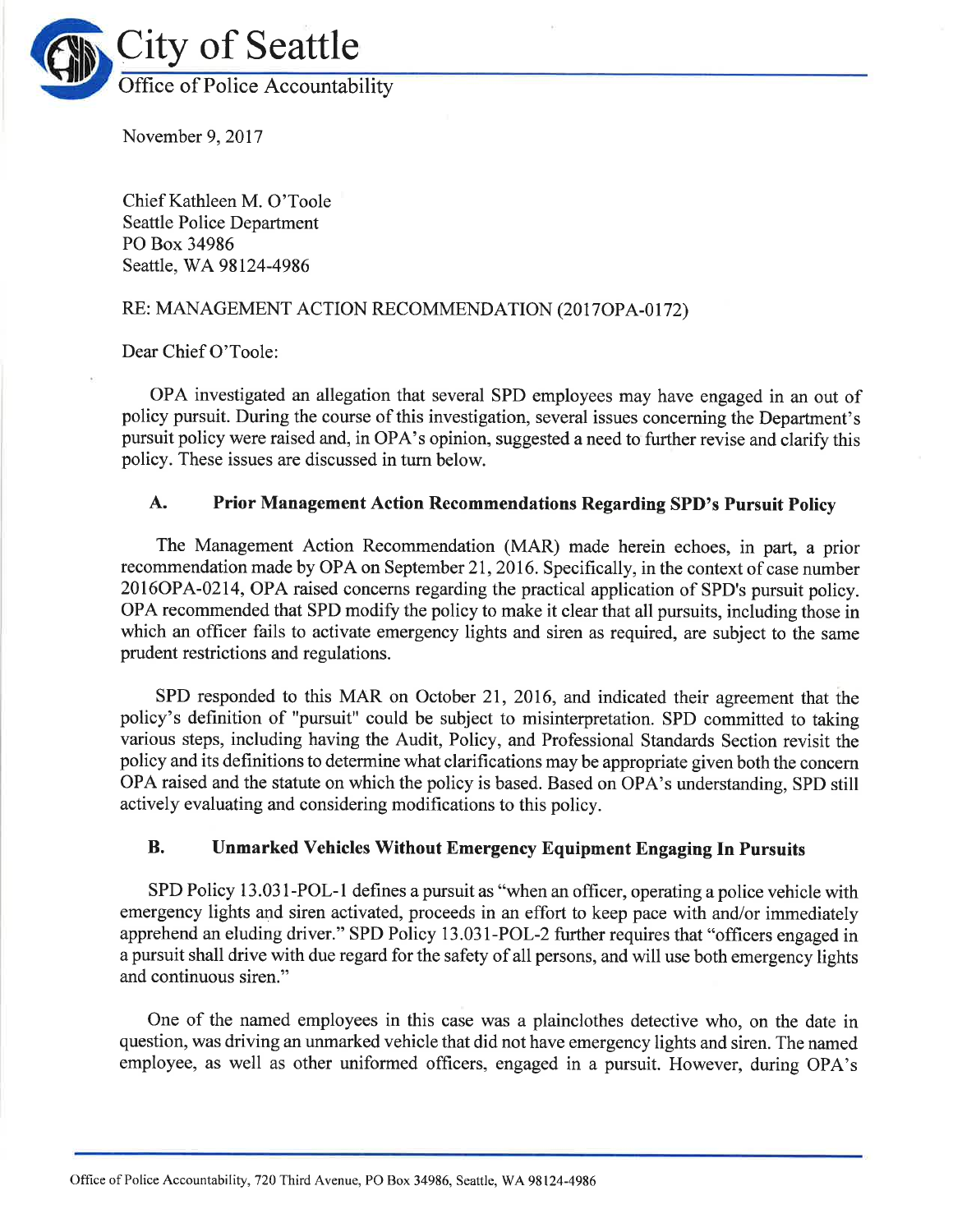investigation, this employee contended that as he was in an unmarked vehicle without emergency equipment, he could not have been in a pursuit as it was defined under the policy. The argument appears to have been that since the policy defines a pursuit as involving an officer operating a police vehicle with emergency lights and siren activated, an officer driving an unmarked car with no emergency equipment could not engage in a pursuit. This was the case even though, based on OPA's analysis, the detective's actions were in all other respects consistent with engaging in <sup>a</sup> pursuit.

Such an interpretation of the policy is, in OPA's opinion, contrary to its intent and purpose. Vehicles involved in a pursuit are required to use emergency equipment based on the potential danger to the community, as well as to the officers themselves. Given this rationale, it should be clear that vehicles that are not equipped with emergency equipment should never engage in pursuits due to the safety risks inherent in such conduct. I read the policy to cover all Department vehicles engaged in pursuits – there should be no exception for an unmarked car simply because it has no emergency equipment.

Accordingly, OPA suggests that the Department clarify its pursuit policy to explicitly prohibit unmarked vehicles that do not have emergency equipment from engaging in pursuits or from engaging in vehicle operations consistent with engaging in a pursuit. Moreover, even for unmarked vehicles that do have emergency equipment, the Department should consider adding guidance concerning when it is appropriate for such vehicles to engage in a pursuit. Lastly, OPA requests that the policy be clarified to instruct that officers who engage in a pursuit while driving an unmarked vehicle are also required to complete Blue Team Vehicle Pursuit entries.

## C. Crimes For Which Officers May Pursue

SPD Policy 13.031-POL-3 explains when a pursuit is justified. The policy further states that "[o]fficers will not pursue solely for any of the following: Traffic violations/Civil infractions; Misdemeanors; Gross misdemeanors; Property crimes; the act of eluding alone."

During OPA's investigation, officers expressed confusion regarding this portion of the policy. While officers understood that they could not pursue if the only suspected crime was within the list identified above, they were less clear on whether they could pursue if two or more of these crimes were suspected.

From a reading of the plain language of the policy, I understand the officers' confusion. I agree that the policy is unclear as to whether officers could pursue a subject who committed a combination of the listed crimes, rather than just one, and believe that the policy could be clarified in this regard.

If it is the Department's intention to preclude officers from engaging in a pursuit even if two or more of the crimes identified in the policy are suspected, the language of the policy should be modified accordingly. SPD could consider the following modification: "Officers will not pursue solely for any one *or a combination* of the following..." (new language in italics).